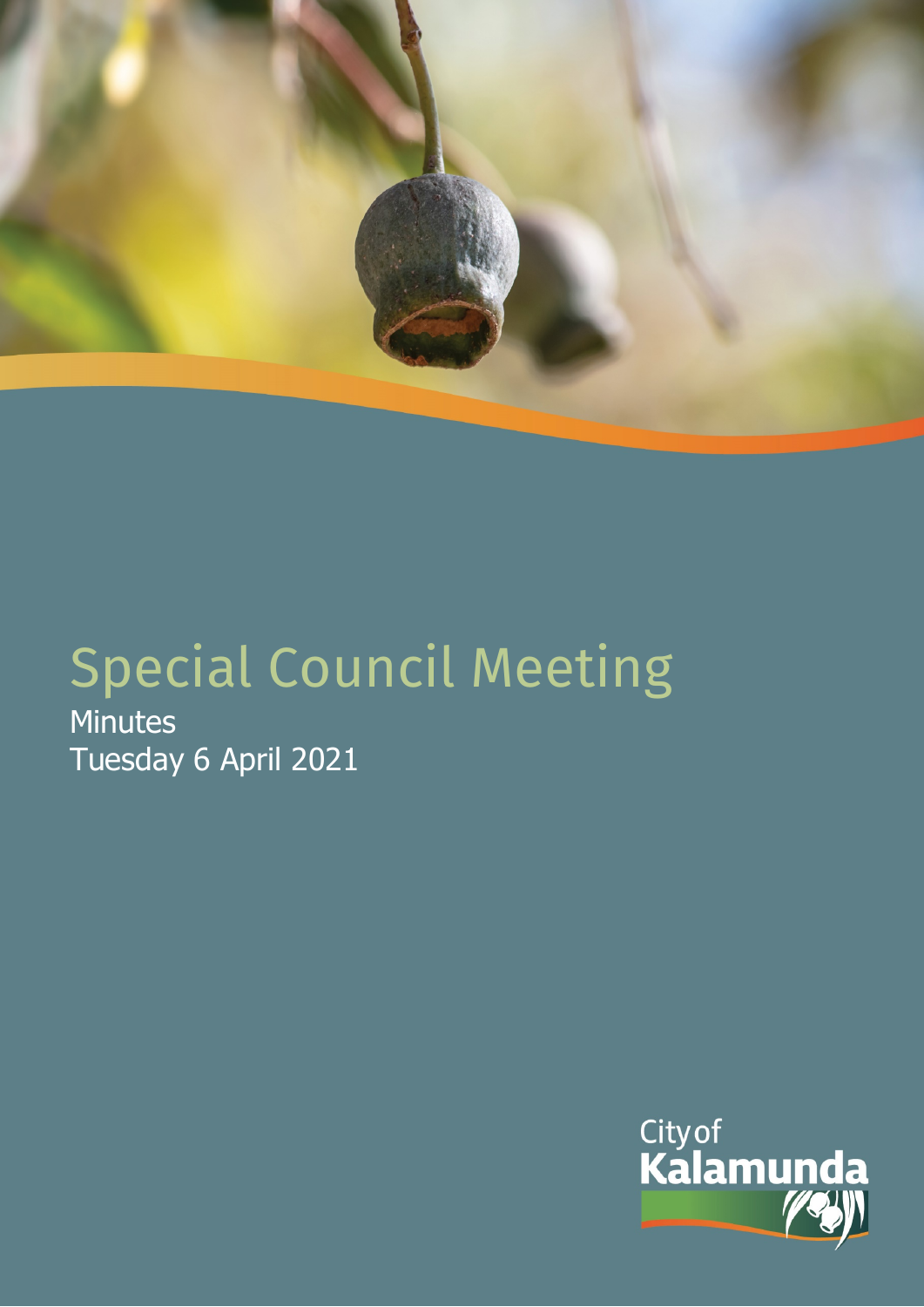# **INDEX**

|    | 2. Attendance, Apologies and Leave of Absence Previously Approved3                     |  |  |  |
|----|----------------------------------------------------------------------------------------|--|--|--|
| 3. |                                                                                        |  |  |  |
|    |                                                                                        |  |  |  |
|    |                                                                                        |  |  |  |
|    |                                                                                        |  |  |  |
| 7. |                                                                                        |  |  |  |
| 8. |                                                                                        |  |  |  |
|    |                                                                                        |  |  |  |
|    | 8.1.1. Contract RFT-2002 - Construction of Roundabout at Maida Vale Rd and Roe Highway |  |  |  |
|    |                                                                                        |  |  |  |
| 9. |                                                                                        |  |  |  |
|    |                                                                                        |  |  |  |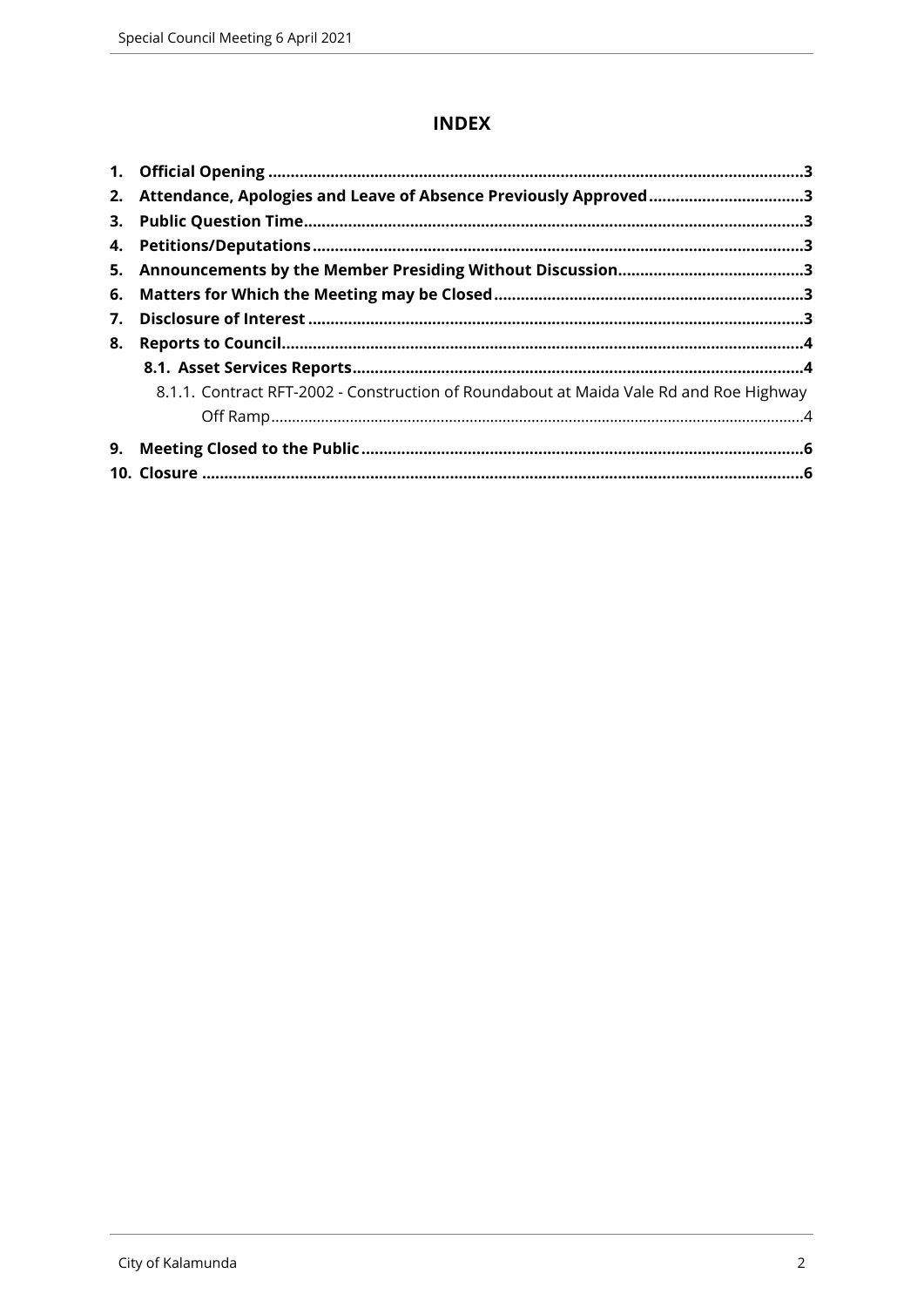#### <span id="page-2-0"></span>**1. Official Opening**

The Presiding Member opened the meeting at 7:11pm and welcomed Councillors, Staff and Members of the Public Gallery. The Presiding Member also acknowledged the Traditional Owners of the land on which we meet the Whadjuk Noongar people.

#### <span id="page-2-1"></span>**2. Attendance, Apologies and Leave of Absence Previously Approved**

**Councillors South East Ward**  John Giardina Janelle Sewell **South West Ward** Lesley Boyd Mary Cannon **North West Ward** Sue Bilich Lisa Cooper Dylan O'Connor **North Ward** Kathy Ritchie Margaret Thomas JP Mayor - Presiding Member

#### **Members of Staff**

**Chief Executive Officer** Rhonda Hardy **Executive Team** Gary Ticehurst - Director Corporate Services Nicola Parker - A/Director Asset Services Peter Varelis - Director Development Services **Management Team** Douglas Bartlett - Manager Asset Planning **Administration Support**  Darrell Forrest - Governance Advisor Donna McPherson - Executive Assistant to the CEO

**Members of the Public** Nil.

**Members of the Press** Nil.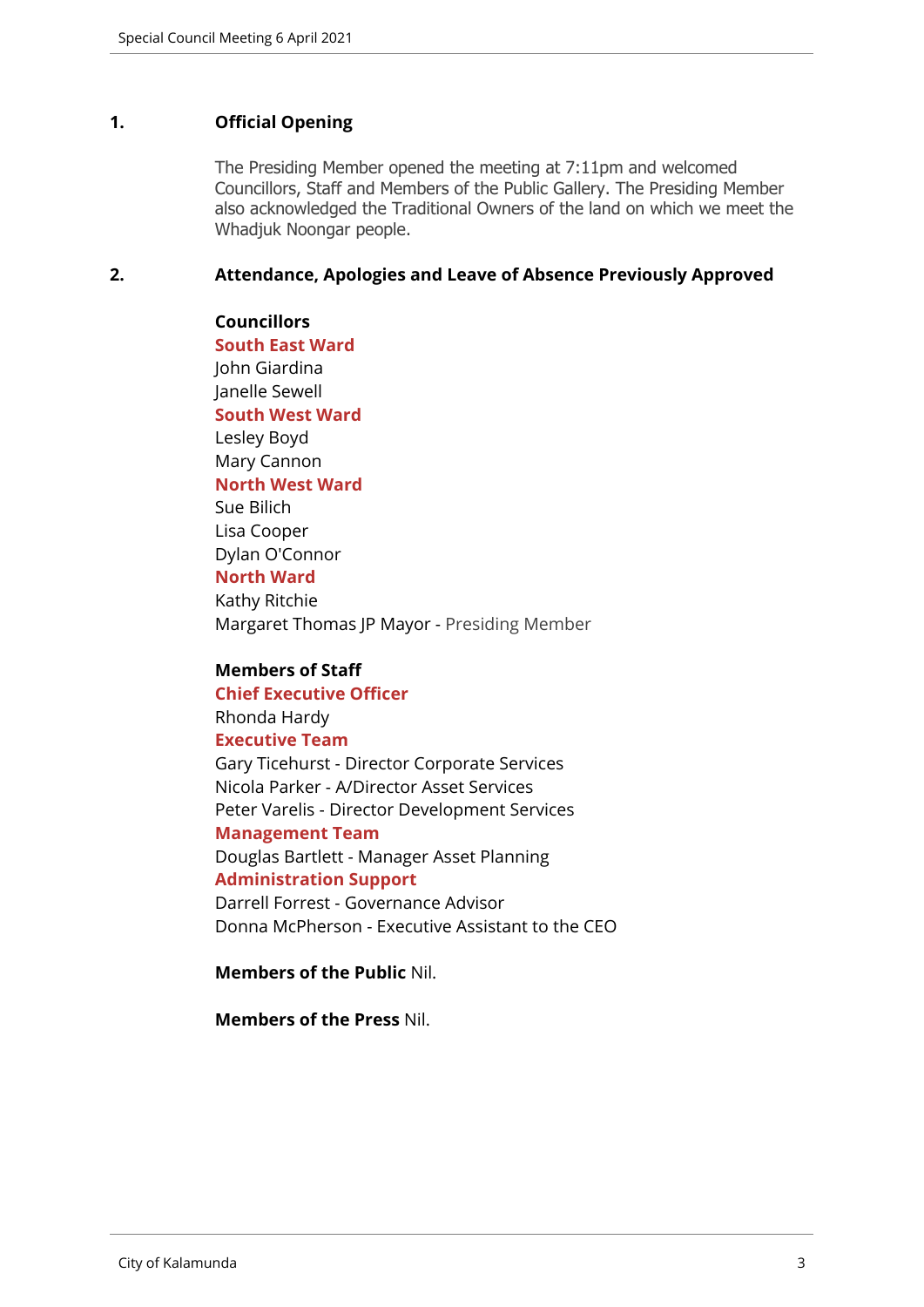## **Apologies**

Cr Geoff Stallard Cr Brooke O'Donnell Cr Cameron Blair

# **Leave of Absence Previously Approved** Nil.

<span id="page-3-0"></span>

| <b>Public Question Time</b> |
|-----------------------------|
|                             |

3.1 Nil.

## <span id="page-3-1"></span>**4. Petitions/Deputations**

4.1 Nil.

## <span id="page-3-2"></span>**5. Announcements by the Member Presiding Without Discussion**

5.1 Nil.

## <span id="page-3-3"></span>**6. Matters for Which the Meeting may be Closed**

6.1 Contract RFT-2002 Construction of Roundabout at Maida Vale Road and Roe Highway Off Ramp

> Reason for Confidentiality: *Local Government Act 1995 (WA) Section 5.23 (2) (c) - "a contract entered into, or which may be entered into, by the local government and which relates to a matter to be discussed at the meeting."*

## <span id="page-3-4"></span>**7. Disclosure of Interest**

## **7.1. Disclosure of Financial and Proximity Interests**

- a. Members must disclose the nature of their interest in matter to be discussed at the meeting. (Section 5.56 of the *Local Government Act 1995*.)
- b. Employees must disclose the nature of their interest in reports or advice when giving the report or advice to the meeting. (Section 5.70 of the *Local Government Act 1995*.)
- 7.1.1 Nil.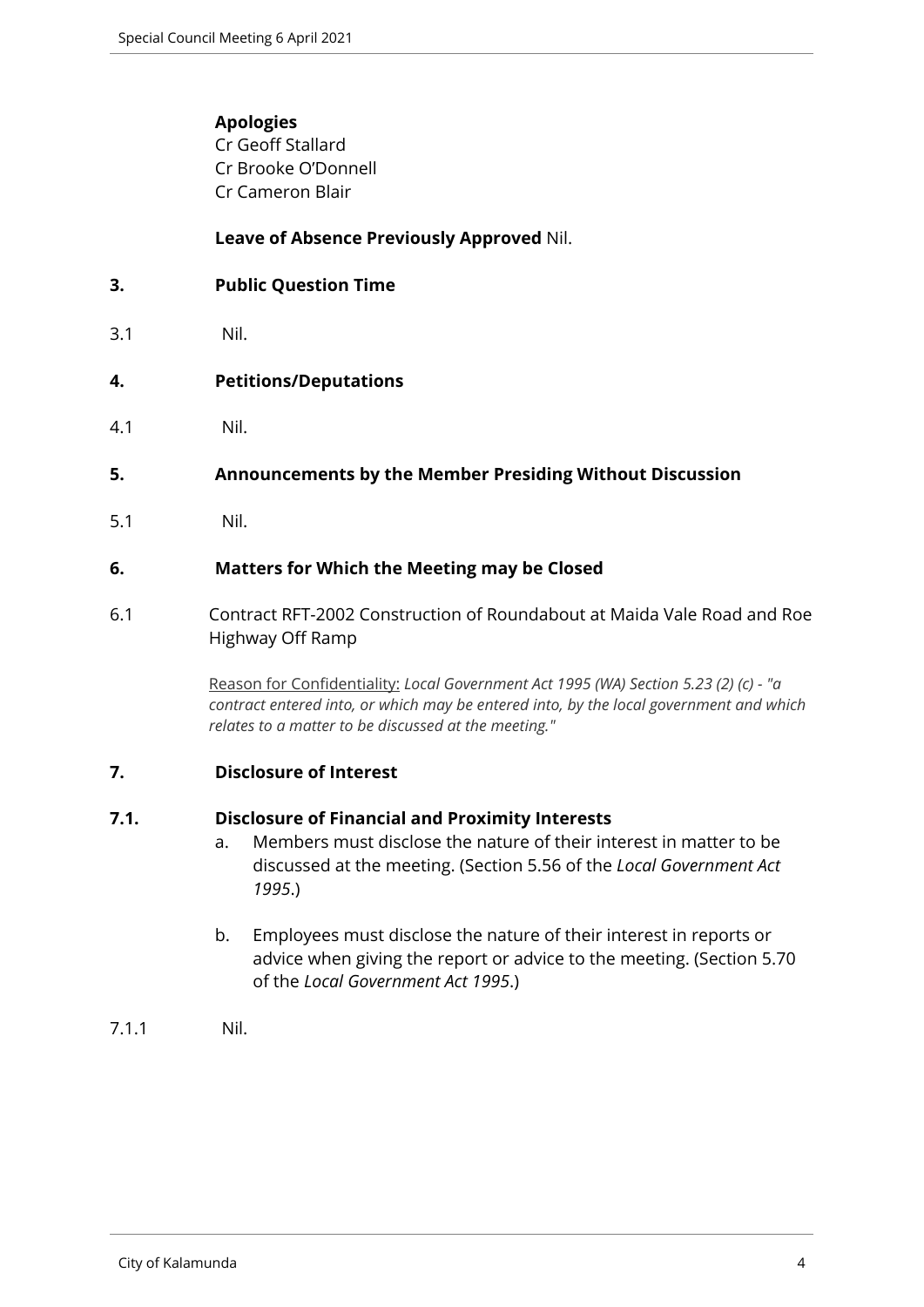# **7.2. Disclosure of Interest Affecting Impartiality**

a. Members and staff must disclose their interest in matters to be discussed at the meeting in respect of which the member or employee had given or will give advice.

```
7.2.1 Nil.
```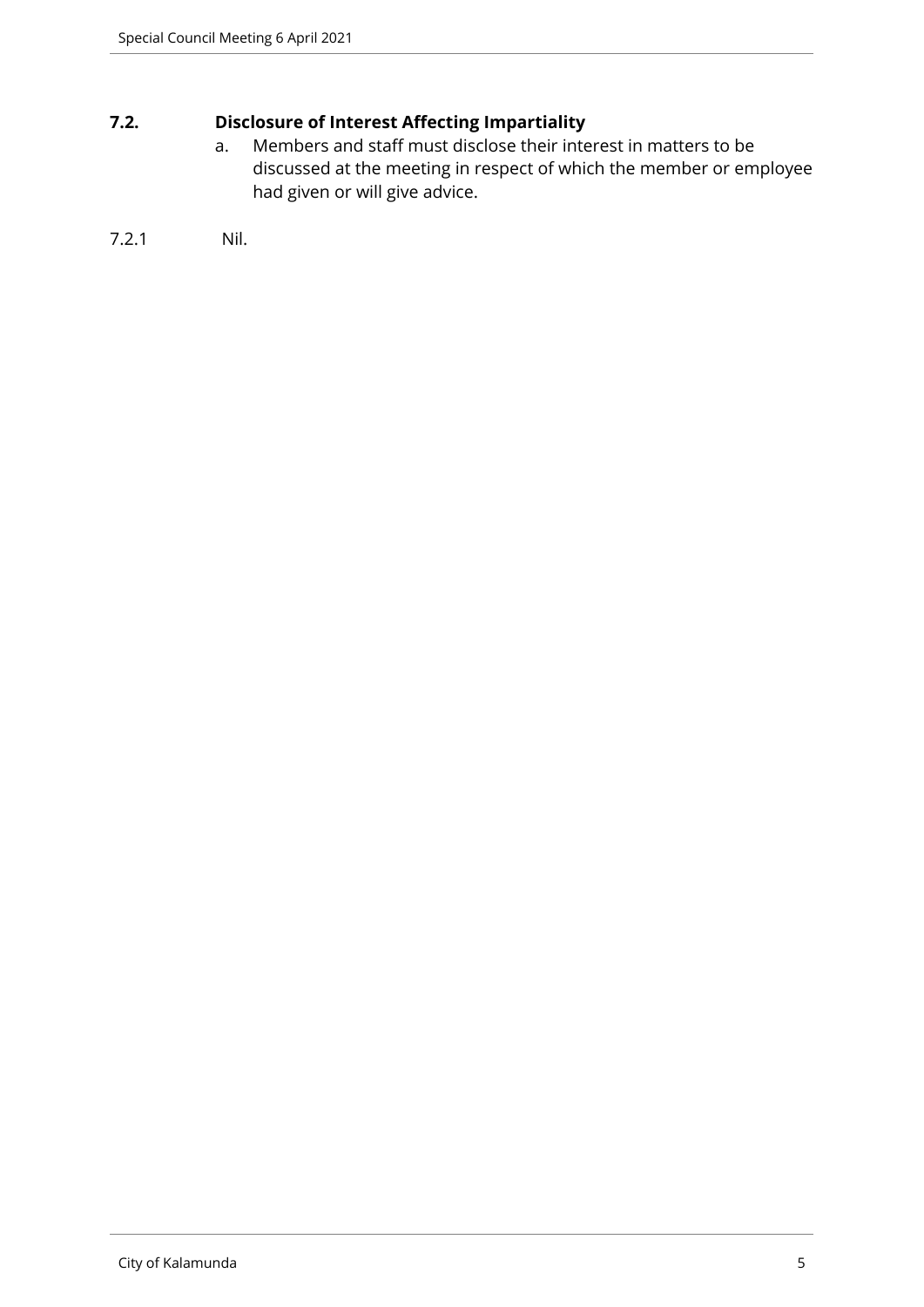#### <span id="page-5-0"></span>**8. Reports to Council**

#### <span id="page-5-1"></span>**8.1. Asset Services Reports**

# <span id="page-5-2"></span>**8.1.1. Contract RFT-2002 - Construction of Roundabout at Maida Vale Rd and Roe Highway Off Ramp**

Reason for Confidentiality: *Local Government Act 1995 (WA) Section 5.23 (2) (c) - "a contract entered into, or which may be entered into, by the local government and which relates to a matter to be discussed at the meeting."*

*Declaration of financial / conflict of interests to be recorded prior to dealing with each item.*

| Previous             | OCM 62/2020                  |
|----------------------|------------------------------|
| Items                |                              |
| Directorate          | <b>Asset Services</b>        |
| <b>Business Unit</b> | <b>Asset Delivery</b>        |
| File Reference       | RFT 2002 Contract Management |
| Applicant            | N/A                          |
| Owner                | N/A                          |
|                      |                              |

Attachments Nil

## **TYPE OF REPORT**

|   | Advocacy    | When Council is advocating on behalf of the community to<br>another level of government/body/agency                                                                                                                                                                                                                                                                                                                                |
|---|-------------|------------------------------------------------------------------------------------------------------------------------------------------------------------------------------------------------------------------------------------------------------------------------------------------------------------------------------------------------------------------------------------------------------------------------------------|
| Å | Executive   | When Council is undertaking its substantive role of direction<br>setting and oversight (e.g. accepting tenders, adopting plans<br>and budgets                                                                                                                                                                                                                                                                                      |
|   | Information | For Council to note                                                                                                                                                                                                                                                                                                                                                                                                                |
|   | Legislative | Includes adopting Local Laws, Town Planning Schemes and<br>Policies. When Council determines a matter that directly<br>impacts a person's rights and interests where the principles of<br>natural justice apply. Examples include town planning<br>applications, building licences, other permits or licences<br>issued under other Legislation or matters that could be<br>subject to appeal to the State Administrative Tribunal |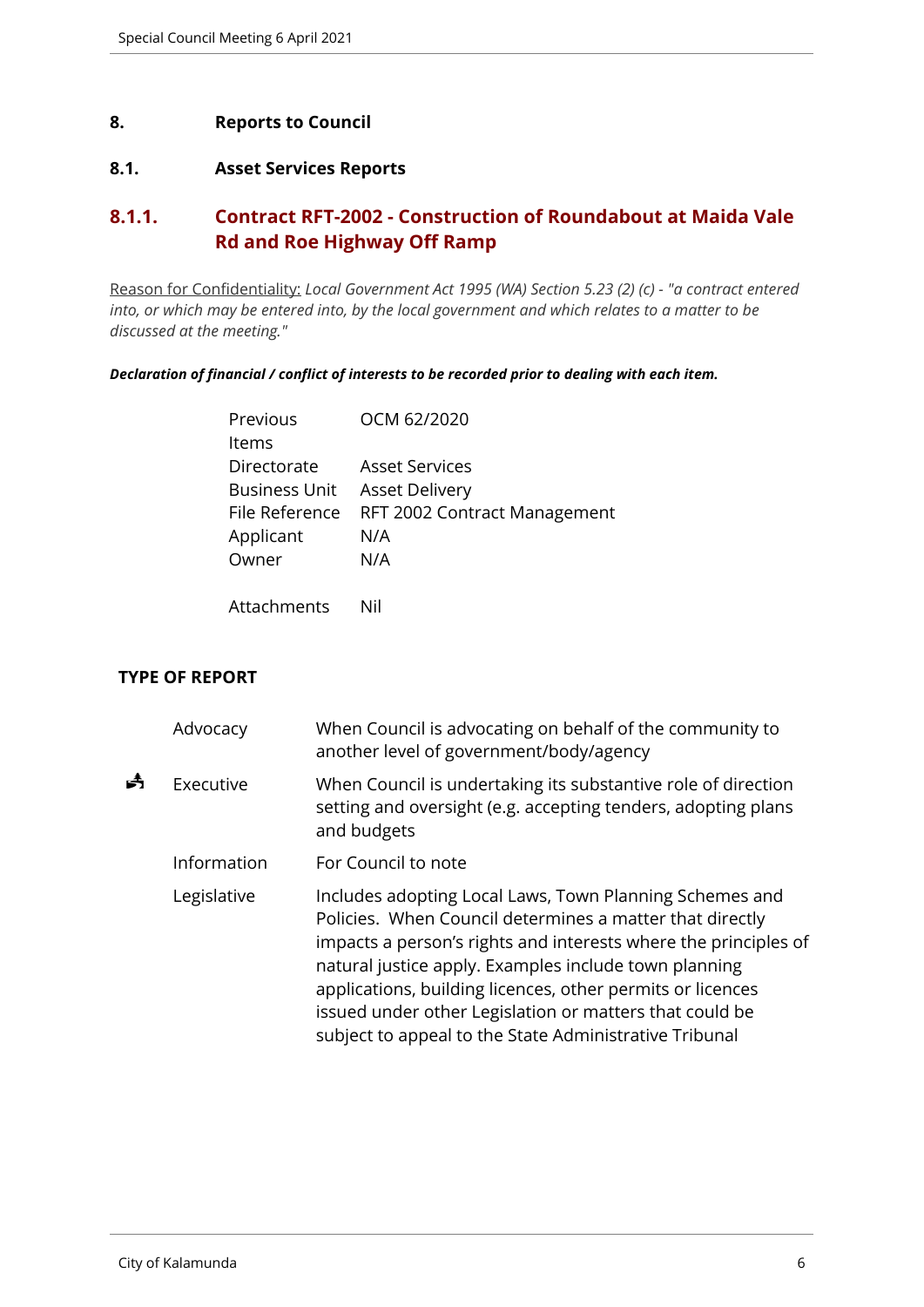#### RESOLVED SCM 50/2021

That Council:

- 1. APPROVE a variation of \$114,030.68 plus GST to contract RFT-2002 Construction of Roundabout – Maida Vale Road and Roe Highway Off Ramp, Maida Vale in order to allow works to commence.
- 2. APPROVE the further use of project contingency funding if required within the approved project budget for any variations to the works contract, necessary to achieve the intent of the contract.

Moved: **Cr John Giardina**

Seconded: **Cr Dylan O'Connor**

Vote: **CARRIED UNANIMOUSLY (9/0)**

- <span id="page-6-0"></span>**9. Meeting Closed to the Public**
- 9.1 RESOLVED SCM 49/2021

That the meeting be closed to the public.

Moved: **Cr John Giardina**

Seconded: **Cr Lesley Boyd**

Vote: **CARRIED UNANIMOUSLY (9/0)**

The meeting closed to the public at 7:13pm.

9.2 RESOLVED SCM 51/2021

That the meeting be reopened to the public.

Moved: **Cr Sue Bilich**

Seconded: **Cr Kathy Ritchie**

Vote: **CARRIED UNANIMOUSLY (9/0)**

The meeting opened to the public at 7:18pm.